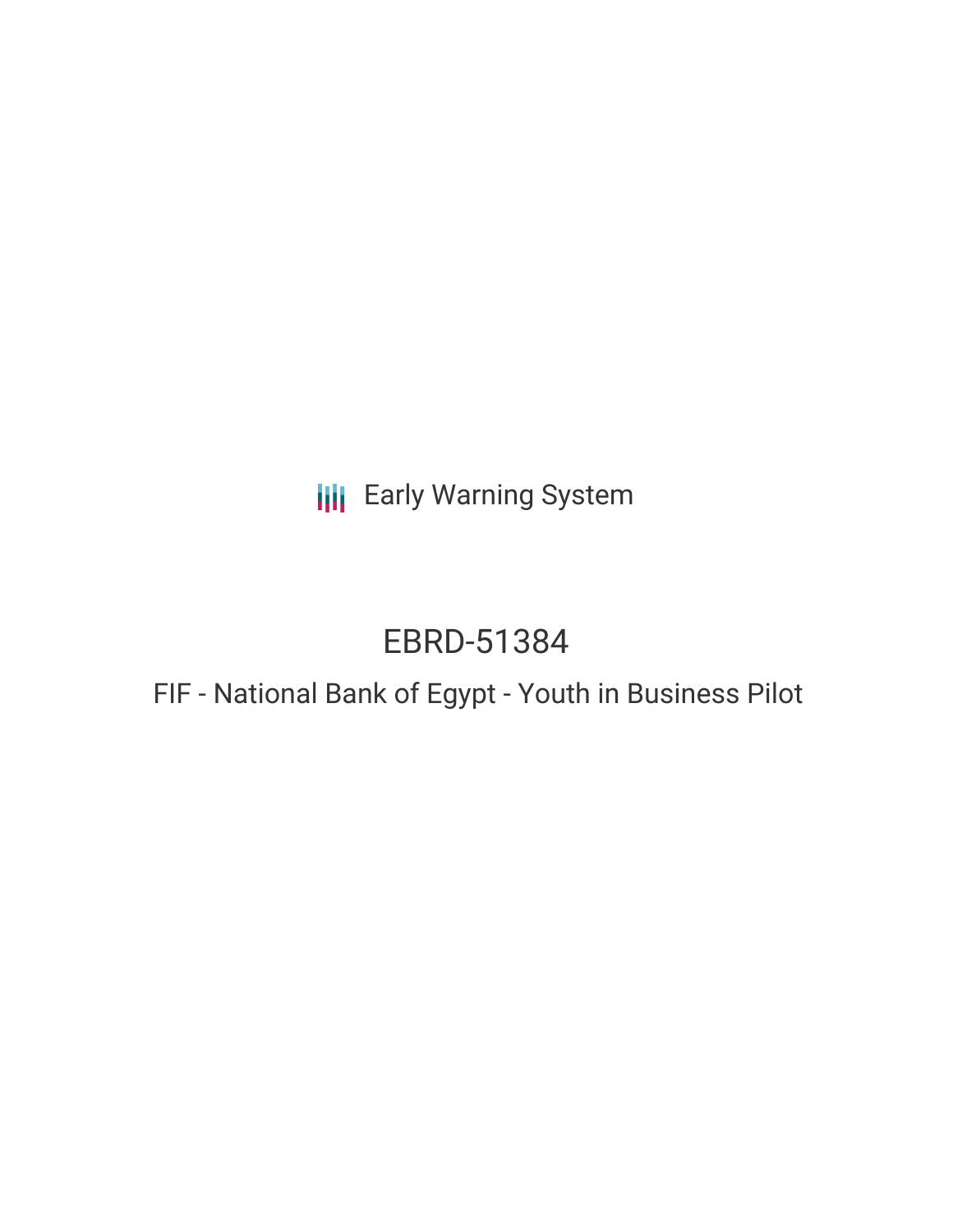

### **Quick Facts**

| <b>Countries</b>               | Egypt                                                   |
|--------------------------------|---------------------------------------------------------|
| <b>Financial Institutions</b>  | European Bank for Reconstruction and Development (EBRD) |
| <b>Status</b>                  | Proposed                                                |
| <b>Bank Risk Rating</b>        | FI                                                      |
| <b>Voting Date</b>             | 2019-11-27                                              |
| <b>Borrower</b>                | National Bank of Egypt                                  |
| <b>Sectors</b>                 | Finance                                                 |
| <b>Investment Type(s)</b>      | Loan                                                    |
| <b>Investment Amount (USD)</b> | \$30.00 million                                         |
| <b>Project Cost (USD)</b>      | \$30.00 million                                         |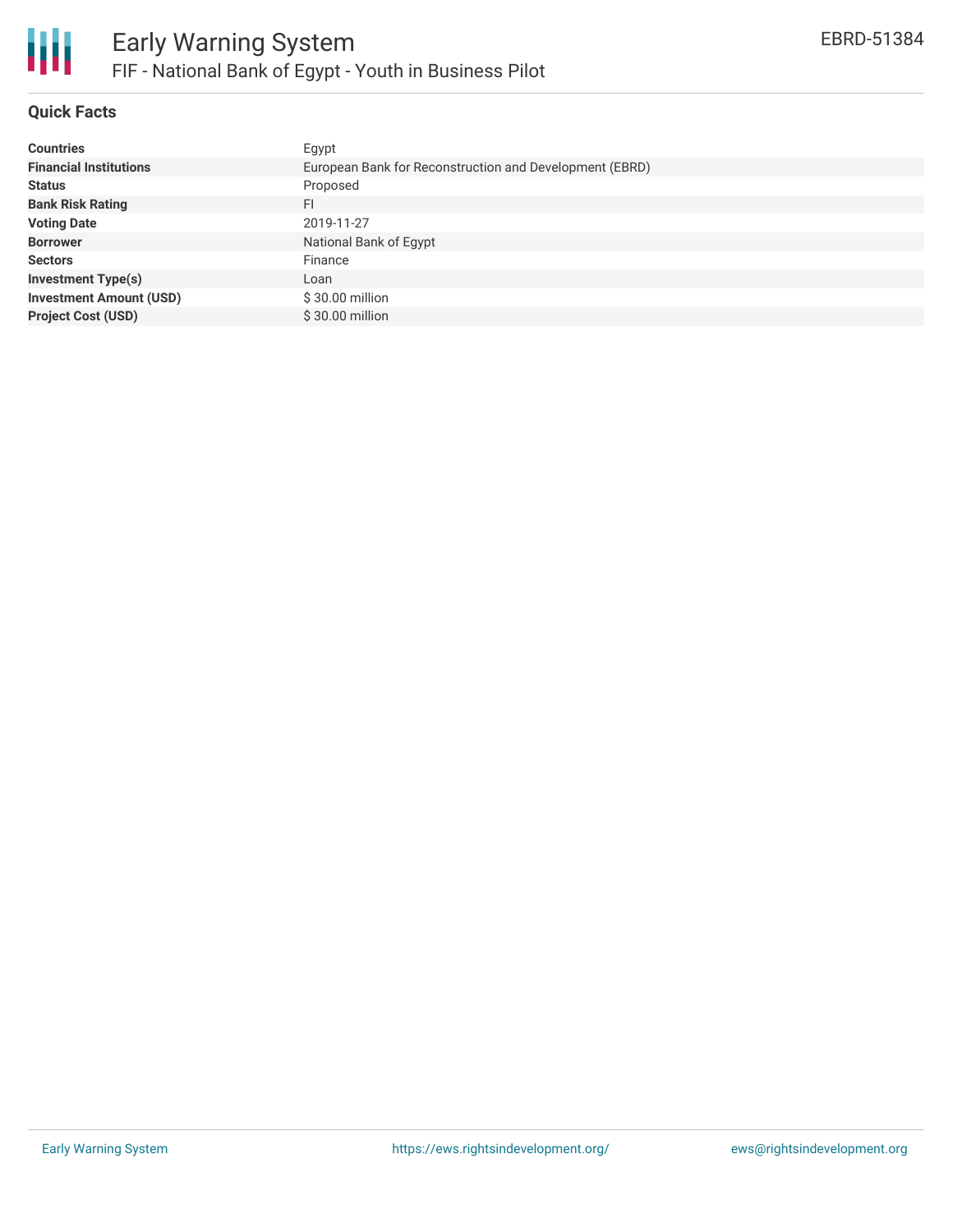

#### **Project Description**

According to bank documents, the invesment is provision of a senior unsecured loan to National Bank of Egypt of up to USD 30 million, under the Egypt Youth in Business programme. The proceeds of the loan will be on-lent to local private enterprises that are led or owned by youth.

The project is expected to increase the pool of financing availabe to young individuals in Egypt andto help this group of borrowers to build their skill-set and develop their businesses, thereby promotingyouth entrepreneurship and youth's participation in business through an integrated approach.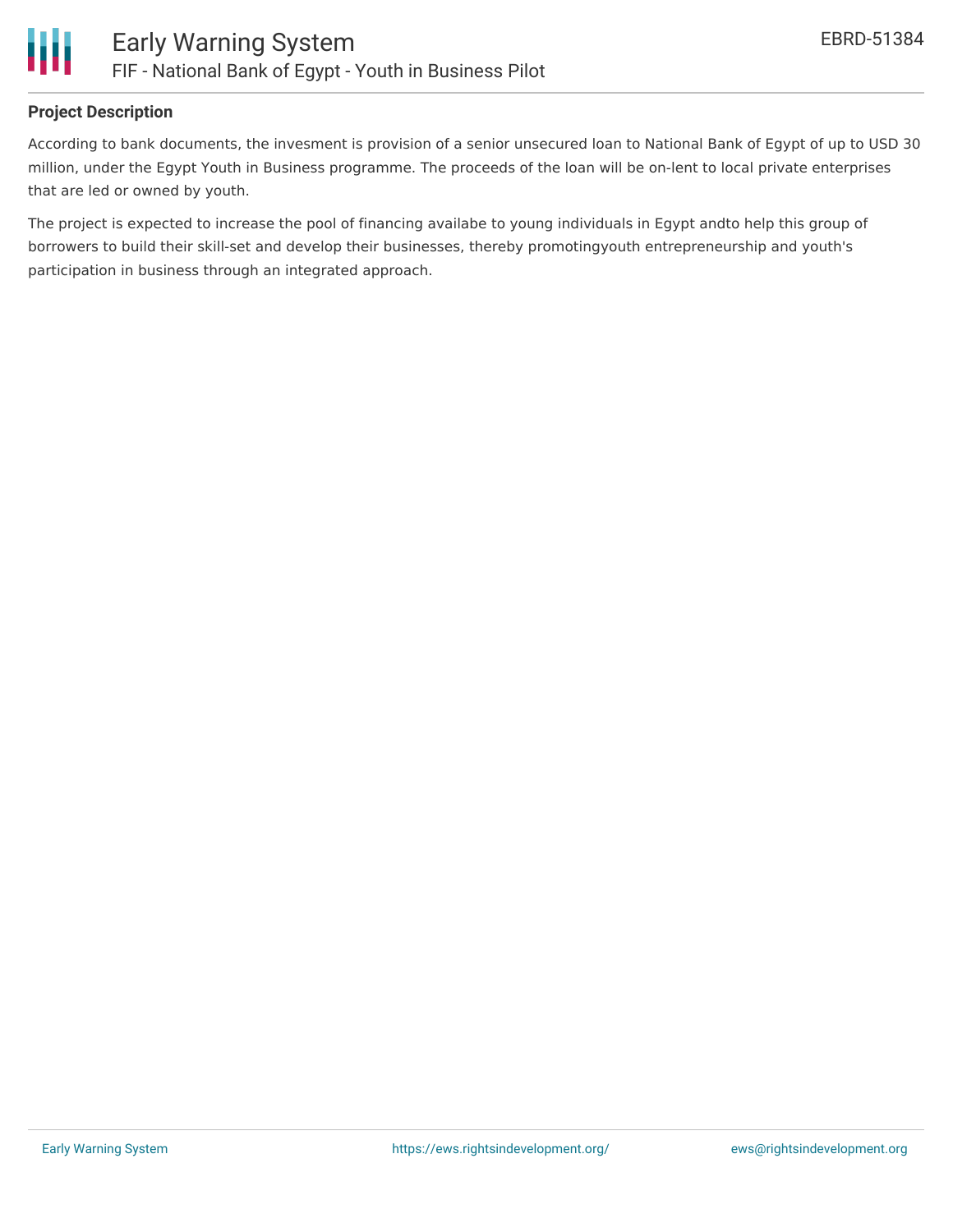

#### **Investment Description**

European Bank for Reconstruction and Development (EBRD)